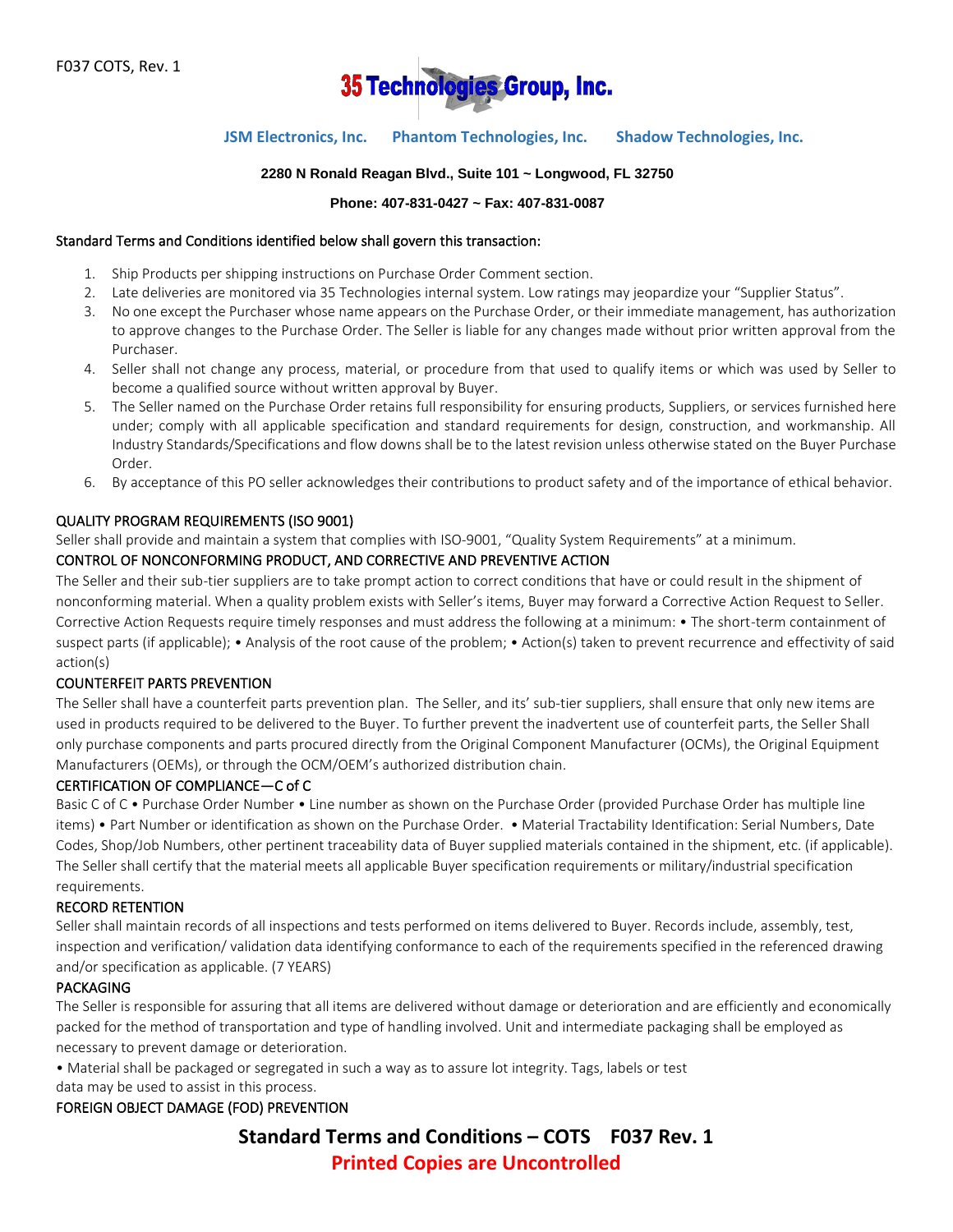The Seller's program shall utilize effective FOD prevention practices. Parts shall be clean, free of oil, FOD (foreign Object Debris) and other contaminants prior to packaging.

# SHIPPING DOCUMENTATION AND MATERIAL HANDLING

Seller shall furnish Commercial Shipping Documents/Packing List, capable of being photographically reproducible through two additional reproductions, showing the following:

- P.O. Number
- Part Number(s)
- Description
- Qty ordered
- Qty shipped
- Lot/Date Code/serialization (as applicable)

## BUYER SURVEYS, SURVEILLANCE, AUDITS, AND INSPECTION

Buyer, Buyer's Customer, and Authorities have the right to conduct surveys, audits, and surveillance of Seller's facilities, or those of Seller's subcontractors, or Suppliers with prior coordination with Seller to determine the capability to comply and to verify continuing compliance with the requirements of the Purchase Order.

## MARKING

The Seller, when marking parts shall verify that marking or color coding will not become illegible or discolored on the parts when subjected to solvents and processes normally used to clean flux, fingerprints and other contaminates from parts shall be performed per MIL-STD-202, method 215.

## MEASURING AND TEST EQUIPMENT

Seller shall be responsible for validating the accuracy and stability of tools, gages, and test equipment used to demonstrate that items conform to the Purchase Order. Traceability of calibration of equipment and gages shall be performed in accordance with an industry recognized calibration standard unless stated otherwise in the Purchase Order.